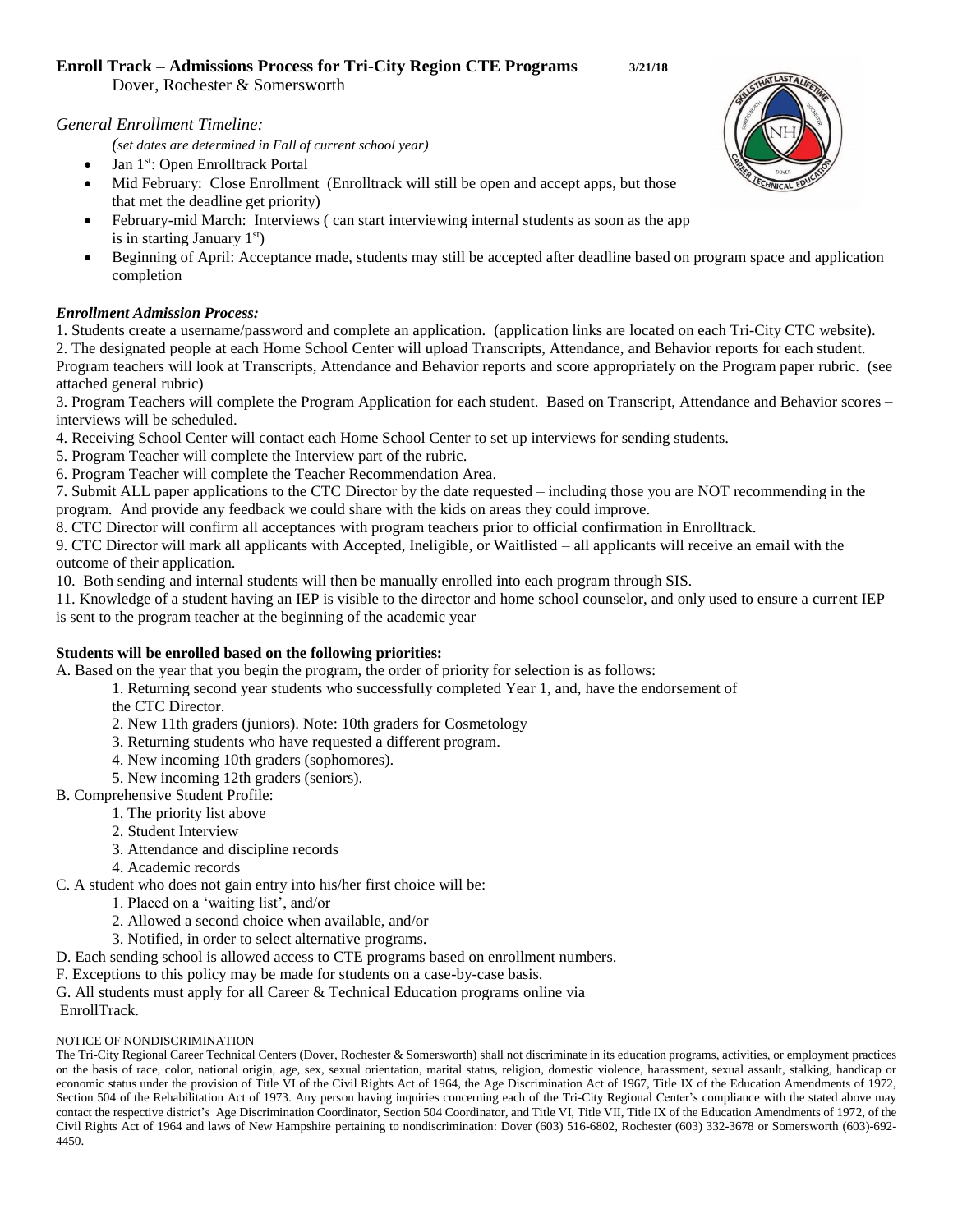

**Student:\_\_\_\_\_\_\_\_\_\_\_\_\_\_\_\_\_\_\_\_\_\_\_\_\_**  Program: Teacher:

# **ATTENDANCE:**

Based on the number of days absent (includes excused/unexcused/suspensions)

| core       |                                                                 |                     |            |
|------------|-----------------------------------------------------------------|---------------------|------------|
| ייר<br>--- | <br>$\overline{\phantom{0}}$<br>. .<br>$\sim$<br><b>SECTION</b> | -<br>.<br>∸∽<br>- - | ---<br>___ |

COMMENTS:

# **BEHAVIOR**:

Based on the number of incidents of suspensions and infractions Take average of the TWO scores

| Score                 |           |     |    |
|-----------------------|-----------|-----|----|
| Incidents of          | $\cdot$ . | 5-4 | -- |
| Suspension            |           |     |    |
| All Other Infractions | -≺−∷∡     | 6-9 |    |

COMMENTS:

## **TRANSCRIPT**

Based on student's overall average grades

| Score       |                       |               |                     |          |
|-------------|-----------------------|---------------|---------------------|----------|
| Dover       | 100-90                | 89-77         | 76-60               | $0 - 59$ |
| Rochester   |                       |               |                     | NYC/IWS  |
| Somersworth | \ +-<br>$-\Delta^{-}$ | $B^+$ - $C^+$ | n<br>$\blacksquare$ |          |

COMMENTS:

### **NOTICE OF NONDISCRIMINATION**

The Tri-City Regional Career Technical Centers (Dover, Rochester & Somersworth) shall not discriminate in its education programs, activities, or employment practices on the basis of race, color, national origin, age, sex, sexual orientation, marital status, religion, domestic violence, harassment, sexual assault, stalking, handicap or economic status under the provision of Title VI of the Civil Rights Act of 1964, the Age Discrimination Act of 1967, Title IX of the Education Amendments of 1972, Section 504 of the Rehabilitation Act of 1973. Any person having inquiries concerning each of the Tri-City Regional Center's compliance with the stated above may contact the respective district's Age Discrimination Coordinator, Section 504 Coordinator, and Title VI, Title VII, Title IX of the Education Amendments of 1972, of the Civil Rights Act of 1964 and laws of New Hampshire pertaining to nondiscrimination: Dover (603) 516-6802, Rochester (603) 332-3678 or Somersworth (603)-692-4450.